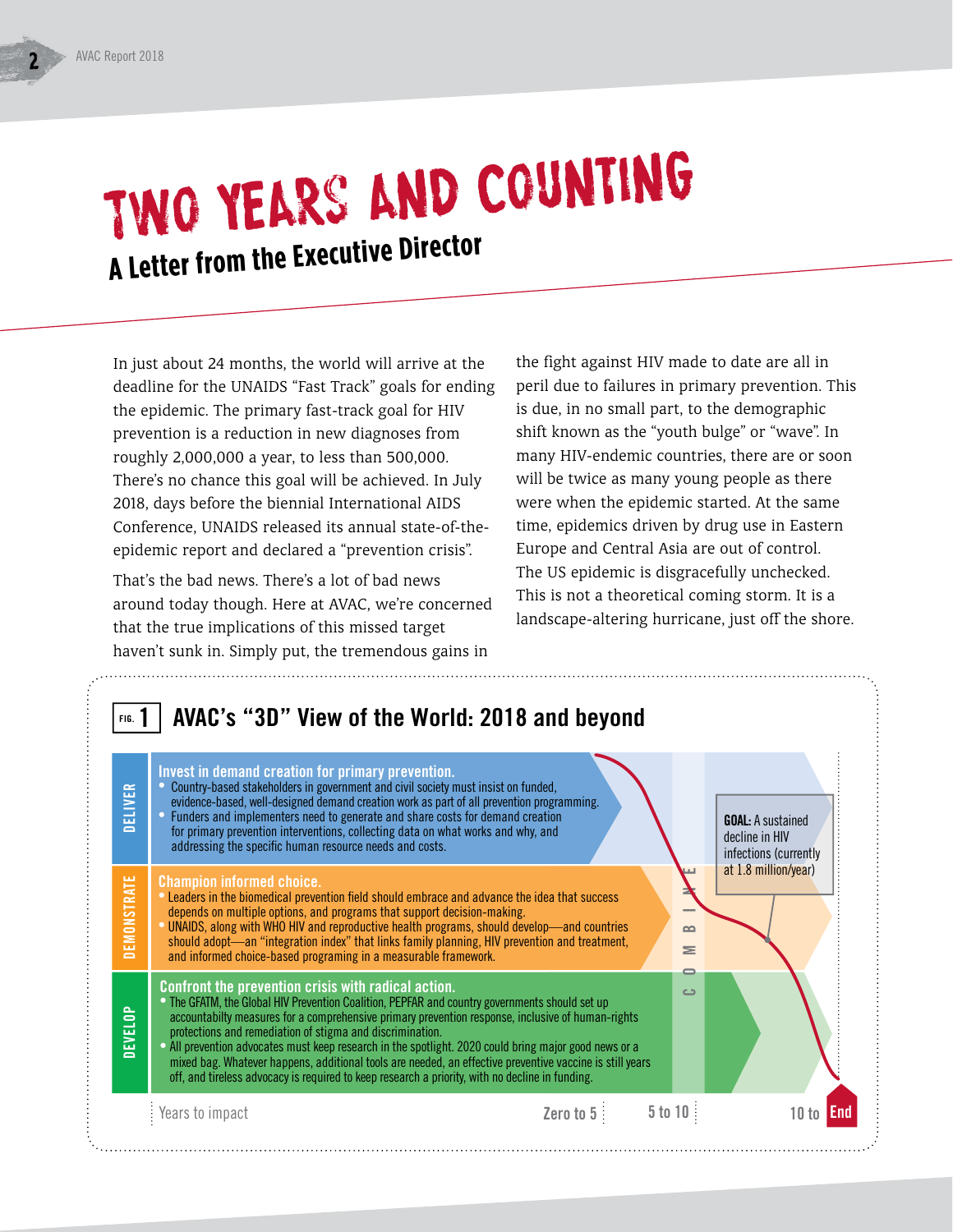

This is not the time for panic or denial. Action is a must. And here is where the good news lies: the reasons why the world is going to miss the target are obvious and can be tackled. This year's *AVAC Repor*t is dedicated to diagnosing the problem and proposing actionable solutions.

Hasn't AVAC done this before? Yes and no. As we discussed in 2014, in our report *Prevention on the*  Line,<sup>1</sup> the primary prevention targets set by UNAIDS and adopted by countries the world over have, for several years, been buried pages into UNAIDS' annual reports. Even with the advent of the Global HIV Prevention Coalition,<sup>2</sup> which has revitalized primary prevention planning structures at the country level, there has been limited allocation of new resources to close persistent funding gaps. As we described in our 2017 report, *Mixed Messages*, there is a gap between rhetoric and practice, and between countries'

priorities and the possibilities given budget envelopes and funder priorities.

There is also a messaging gap. The true scope of the prevention crisis is hard to convey without also casting doubt on the significant progress to date in expanding access to treatment leading to virologic suppression, scaling up VMMC and more. US government investment in research and implementation related to HIV outpaces any other nation in the world and is essential to the global response. Historically, congressional support has been bipartisan and enthusiastic. A message that conveys the stakes as well as the successes is tough to find. A message that does this and also includes the need for research is even more complex.

With this year's Report, we don't waver from prior analysis. Instead we try to get specific and practical. The crisis is coming, the message is clear. Here's our proposal for exactly what to do and why.

<sup>1</sup> For this and all previous *AVAC Reports* visit *www.avac.org/avac-report.*

<sup>2</sup> For more information see: *https://hivpreventioncoalition.unaids.org/.*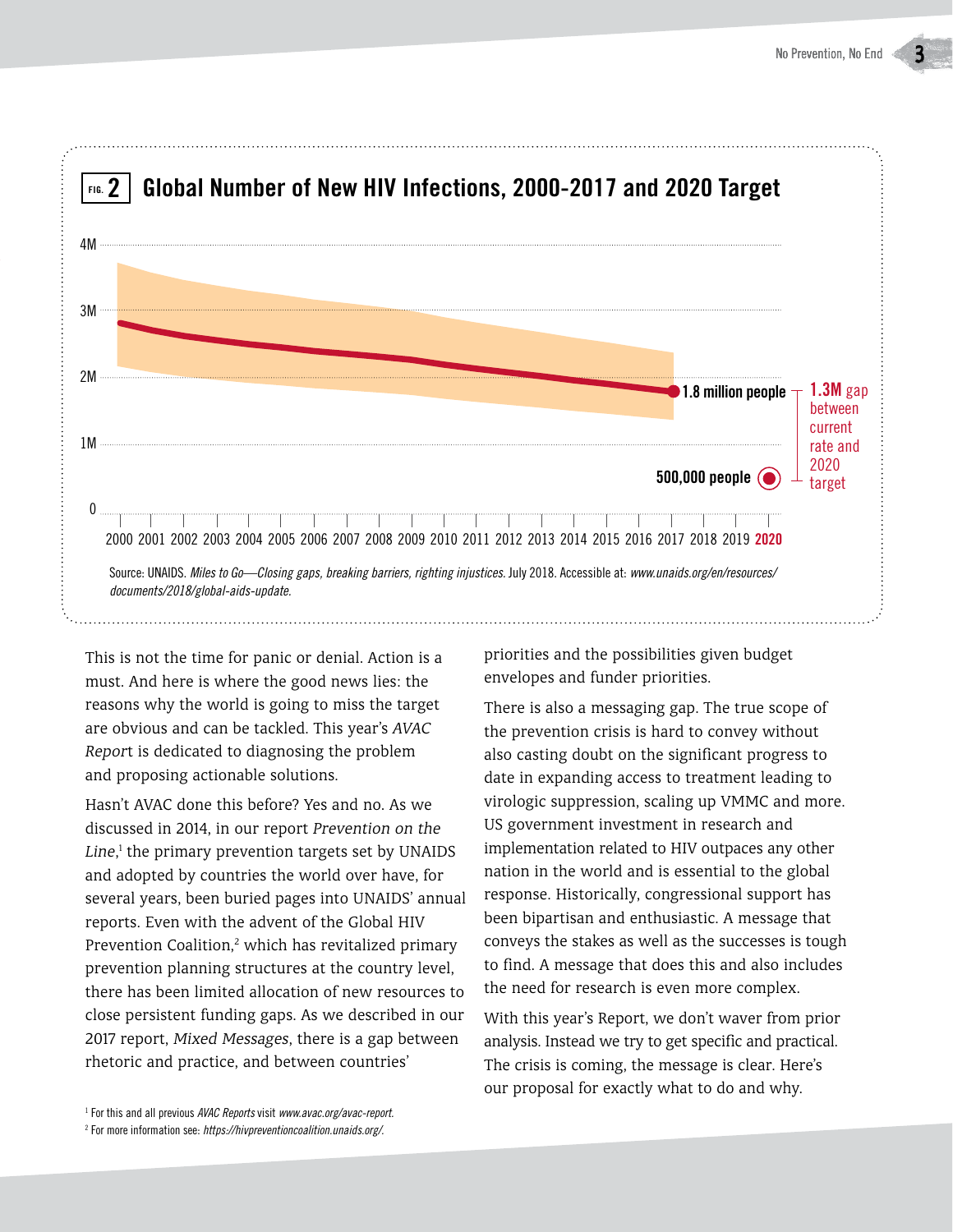# **AVAC Report 2018: No Prevention, No End—At-a-Glance**

#### 1: no demand creation, no impact



**THE PROBLEM**: **Today's primary prevention and treatment strategies need new approaches to "demand creation".** While there's innovation in this field, it's applied unevenly across interventions. Data gaps on the costs and cost-effectiveness of demand-side thinking are pervasive; the funding gap for primary prevention makes this necessary work seem like a luxury.



**THE RISK**: **The perfect can become the enemy of the good.** The risks in arguing for intentional and thoughtful introduction plans are that access gets slowed down in pursuit of an unattainable ideal and that expectations of the program design approach are overinflated.



**THE PATH TO A SOLUTION**: **Understand not everyone can do demand creation. It's a science, not a set of slogans.** This is true for treatment; it's the bedrock of primary prevention. Find the people who can do it, the programs that have done it before and work with them to do it consistently. Reaching the right people is more important than reaching all people. Limited resources should be allocated to tailored demand-side thinking.

## 2: no choice, no prevention



**THE PROBLEM: Informed choice is easy to advocate for and hard to implement.** Cost, provider time and public health priorities can all work against investment in services that offer and support choice in strategies.



**THE RISK**: **Embracing informed choice in biomedical prevention is tricky.** There isn't enough money for primary prevention basics like male and female condoms and VMMC. Advocating for more choices such as PrEP, multiple testing approaches, etc. means finding ways to do more with existing resources and also demanding additional funds.



**THE PATH TO A SOLUTION**: **Identify, cost and adapt best practices** in informed choice programming and monitoring from family planning and HIV programs as part of planning for new biomedical tools.

## 3. no radical action, no end



**THE PROBLEM**: **There is a primary prevention crisis.** The emphasis on ART-based programs to reduce incidence has drawn attention and funds from primary prevention for too long; the 2020 global target for incidence reduction will be missed.



**THE RISK**: **So much has been accomplished in the fight against AIDS; so much is left to do.** Emphasizing failure can hurt morale and momentum, yet so can over-promising and failing to deliver.



**THE PATH TO A SOLUTION**: **Tailor today's prevention approaches to specific communities and contexts; sustain research and prepare for results.** ART scaled up in the context of flat funding by finding efficiencies; biomedical prevention hasn't nearly done the same. Accountability mechanisms for implementing effective primary prevention must be built into GFATM, Global HIV Prevention Coalition activities and PEPFAR COPs and at the same time champions of primary prevention can prepare the world for research results and future trials.